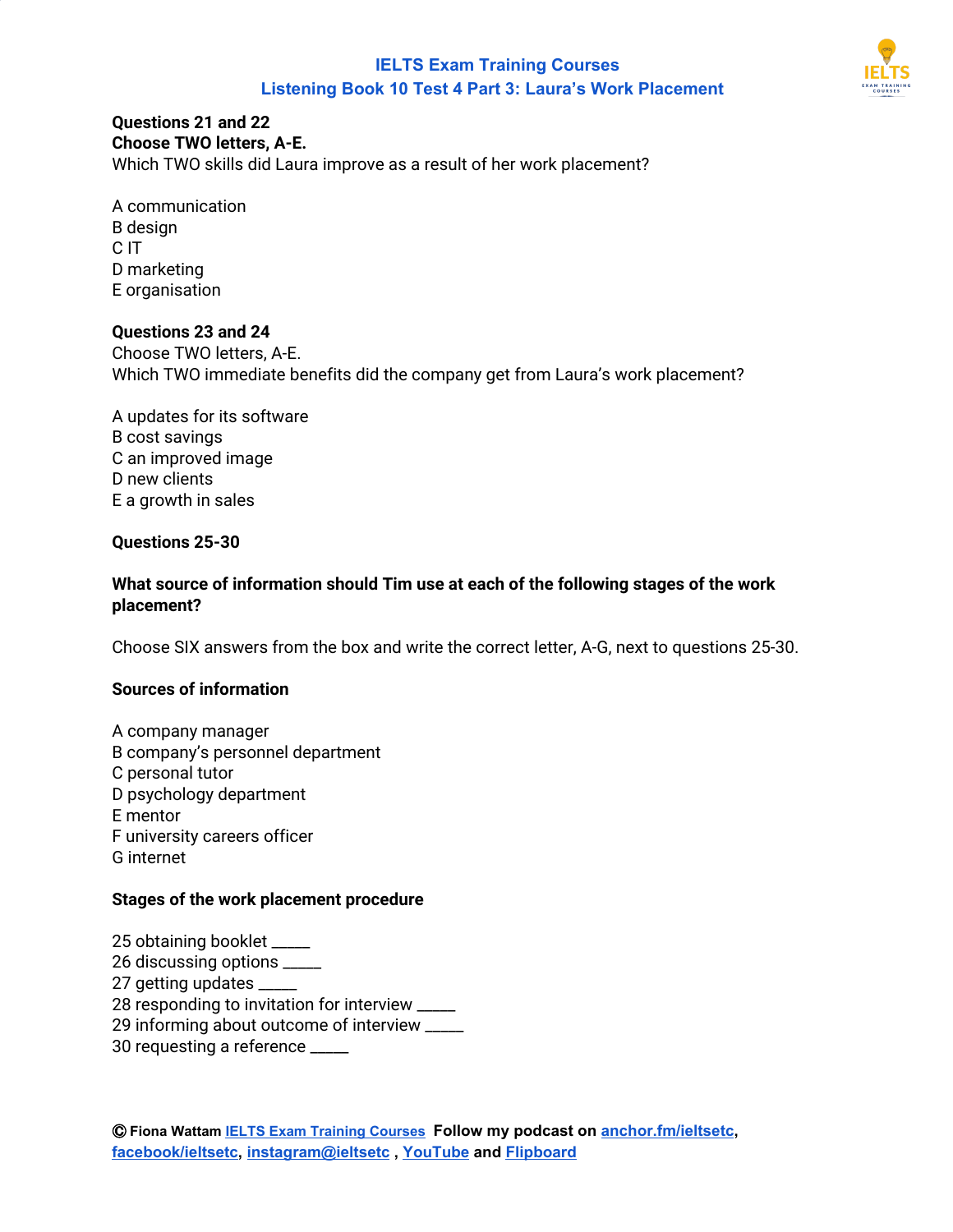

#### **Answers**

**Questions 21 and 22 Choose TWO letters, A-E.** Which TWO skills did Laura improve as a result of her work placement?

### **A communication**

В design C IT D marketing **E organisation**

Hi, Laura - could you spare a few minutes to talk about the work placement you did last summer? I'm thinking of doing one myself... Hi, Tim. Sure.

Didn't you do yours at an environmental services company?

That's right... It's only a very small company and they needed someone to produce a company brochure, and I wanted to get some business experience because I'm interested in a career in occupational psychology in a business environment. It was good because I had overall responsibility for the project.

What kind of skills do you think you developed on the placement? I mean, apart from the ones you already had ... Did you have to do all the artwork for the brochure, the layout and everything?

We hired the services of a professional photographer for that. I did have to use my IT skills to a certain extent because I cut and pasted text from marketing leaflets, but that didn't involve anything I hadn't done before.

Do you think you got any better at managing your time and prioritising things? You always used to sav you had trouble with that...

Oh. definitely. There was so much pressure to meet the project deadline. And I also got better at explaining things and asserting my opinions, because I had to have weekly consultations with the marketing manager and give him a progress report.

#### **Questions 23 and 24**

Choose TWO letters, A-E. Which TWO immediate benefits did the company get from Laura's work placement?

A updates for its software **В cost savings C an improved image** D new clients E a growth in sales

It sounds as if you got a lot out of it then. Absolutely. It was really worthwhile ... But you know, **the company benefited too ...**

Ⓒ **Fiona Wattam [IELTS Exam Training Courses](https://www.ieltsetc.com/) Follow my podcast on [anchor.fm/ieltsetc,](https://anchor.fm/ieltsetc) [facebook/ieltsetc](https://www.facebook.com/groups/528060717568309/), [instagram@ieltsetc](https://www.instagram.com/ieltsetc/) , [YouTube](https://www.youtube.com/channel/UC1tn5rRqHkjO2YWZ_MWwvZw) and [Flipboard](https://flipboard.com/@FionaWattam)**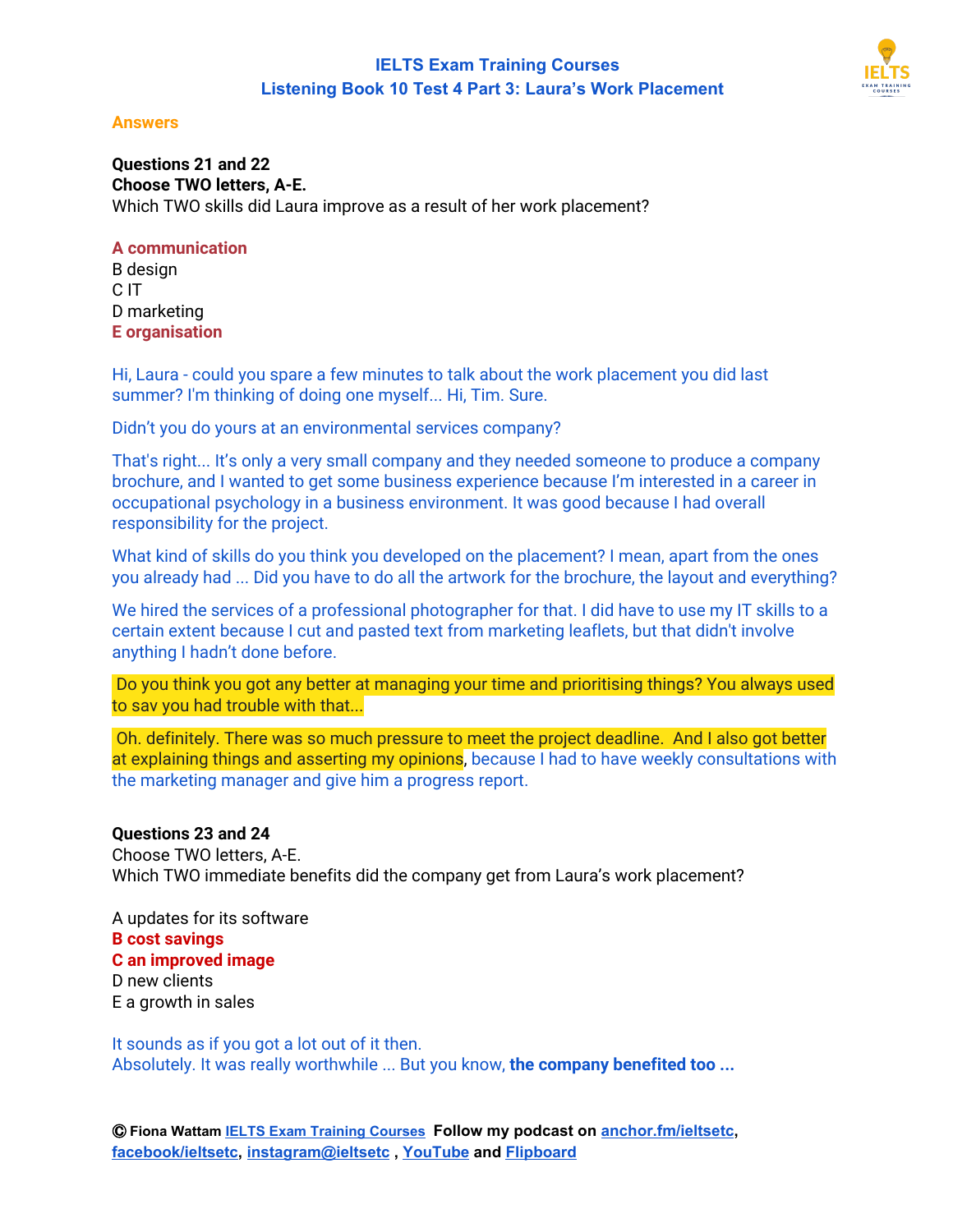

Yes, they must have done. After all, if they'd used a professional advertising agency to produce their brochure instead of doing it in-house, presumably they'd have paid a lot more?

Oh, yes. I worked it out - it would have been 250 per cent more.

And I thought the end result was good, even though we did everything on site. *r* The company has quite a powerful computer and I managed to borrow some scanning software from the university. The new brochure looks really professional; it enhances the image of the company straight away.

So in the long run it should help them to attract clients, and improve their sales figures?

That's the idea. Yeah.

# **Sources of Information**

## 25 obtaining booklet **D psychology department**

Well, all in all it sounds very positive - I think I will go ahead and apply for a placement myself. How do I go about it?

It's easy enough to do, because there's a government agency called STEP - S-T-E-P - that organises placements for students. You should start by getting their booklet with all the details - I expect you can download one from their website.

Actually, they've got copies in the psychology department - I've seen them there. I'll just go to the office and pick one up.

Right. And then if I were you, after I'd looked at it I'd go over all the options with someone ...

I suppose I should ask my tutor's advice. He knows more about me than anyone.

One of the career officers would be better, they've got more knowledge about the jobs market than your personal tutor would have.

OK ...

And then when you know what you want you can register with STEP - you'll find their address in the booklet. And once you've registered they assign you to a mentor who looks after your application.

26 discussing options **F university careers officer**

And then I suppose you just sit back and wait till you hear something? They told me at the careers office that it's best to be proactive, and get updates yourself by checking the website for new placement alerts.

Your mentor is supposed to keep you informed, but you can't rely on that.

27 getting updates **G internet**

Ⓒ **Fiona Wattam [IELTS Exam Training Courses](https://www.ieltsetc.com/) Follow my podcast on [anchor.fm/ieltsetc,](https://anchor.fm/ieltsetc) [facebook/ieltsetc](https://www.facebook.com/groups/528060717568309/), [instagram@ieltsetc](https://www.instagram.com/ieltsetc/) , [YouTube](https://www.youtube.com/channel/UC1tn5rRqHkjO2YWZ_MWwvZw) and [Flipboard](https://flipboard.com/@FionaWattam)**